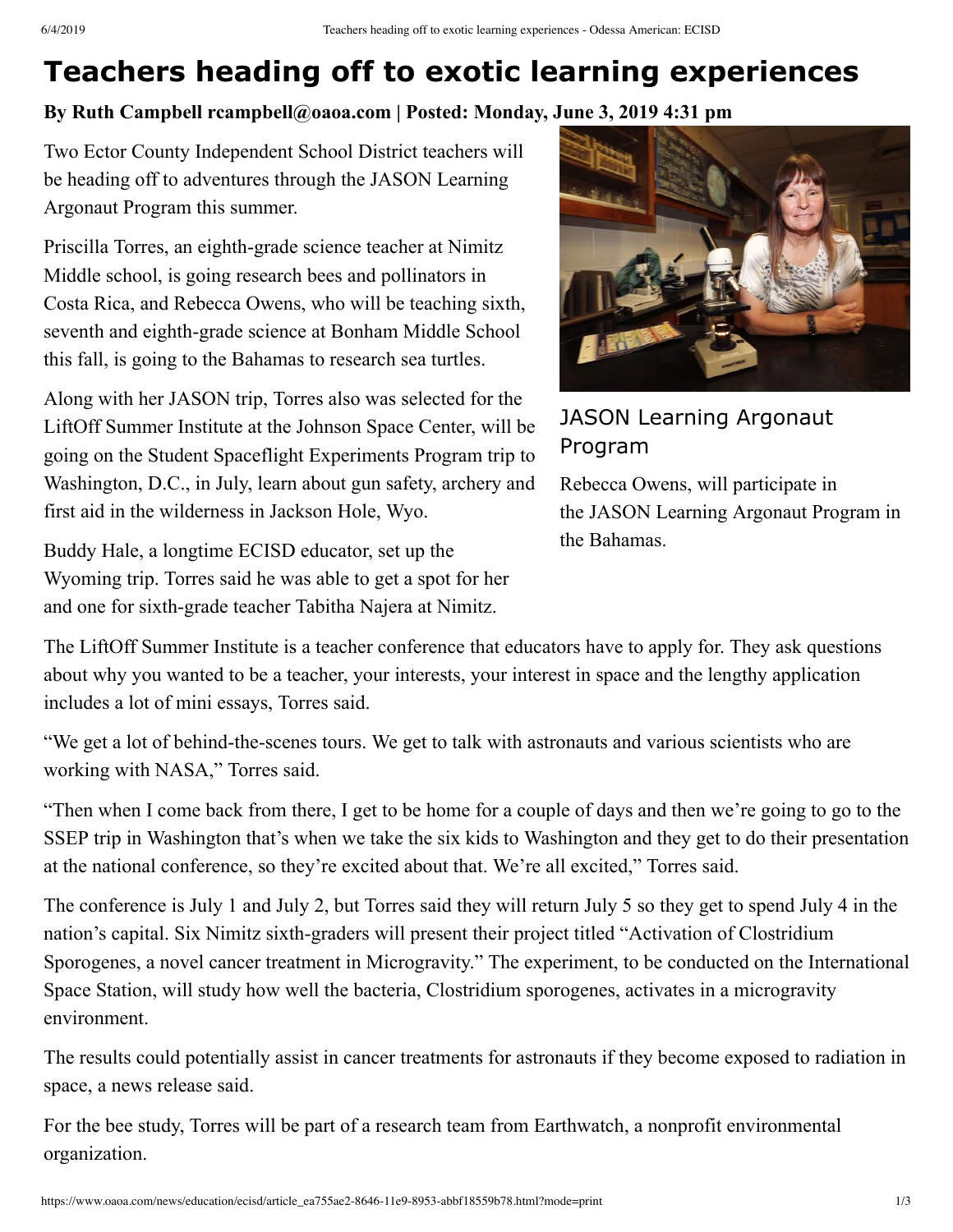## 6/4/2019 Teachers heading off to exotic learning experiences - Odessa American: ECISD

"JASON Learning has partnered with them. JASON Learning brings the teachers and students in, because students can also apply for it. Earthwatch is already doing the research. We're just going to help them with their research process. They'll show us proper ways of collecting samples. We're going to learn how to identify … the various bees and insects of the area," Torres said.

She added that she takes a lot of professional development hours, not because she has to, but because there are so many different ways to teach students.

"I just like learning. There's never an end to learning and I like bringing the stories and the pictures back to the kids in the classroom because it makes it more interesting for them. They're more involved with conversations when they can ask questions that interest them, so I like to tie it back any way I can," Torres said.

Torres said she has been interested in science since she was a little girl.

"I used to beg my parents to send me to space camp …," said Torres, who grew up in Harlingen.

She earned a bachelor's degree in biology with a teacher certification from University of Texas at Brownsville, now UT Rio Grande Valley, and a master's in curriculum and instruction with an emphasis in science from University of Texas at Arlington.

"When I was little, one of the neighbors and I we would collect lizards and try to sell them like lemonade. I think people bought them just to let them go. I've always been into animals since I was little. I had an iguana," Torres said.

Meanwhile, Owens at Bonham Middle School is heading to the Bahamas to study sea turtles in July.

"It's amazing. It's a once-in-a-lifetime chance. I love sea turtles and I love the thought of being able to study them and learn about how they live (in) their environment; what they do," Owens said.

She added that it's her understanding that researchers studying why sea turtles come back to same places every year and what draws them back.

Of the possible expeditions, Owens said her top choices were the Bahamas and the rain forest.

"I would have been thrilled with any expedition, but those were the two I was leaning toward, or hoping for," Owens said.

She added that her class studied biomes, habitats, ecosystems and the animals and organisms in those environments, so anything she learns about environmental impacts on the animals will be useful in the classroom.

"My students every day come up with a new question for me," Owens said.

She added that she has gotten questions about climate change and wants to use the information she brings back in all grade levels, so she's going to be working with teachers on that.

"I'll still be a classroom teacher, but I'll give them information that I've learned. It doesn't bother me to go into a classroom during my conference period and share my information and my experience and then they